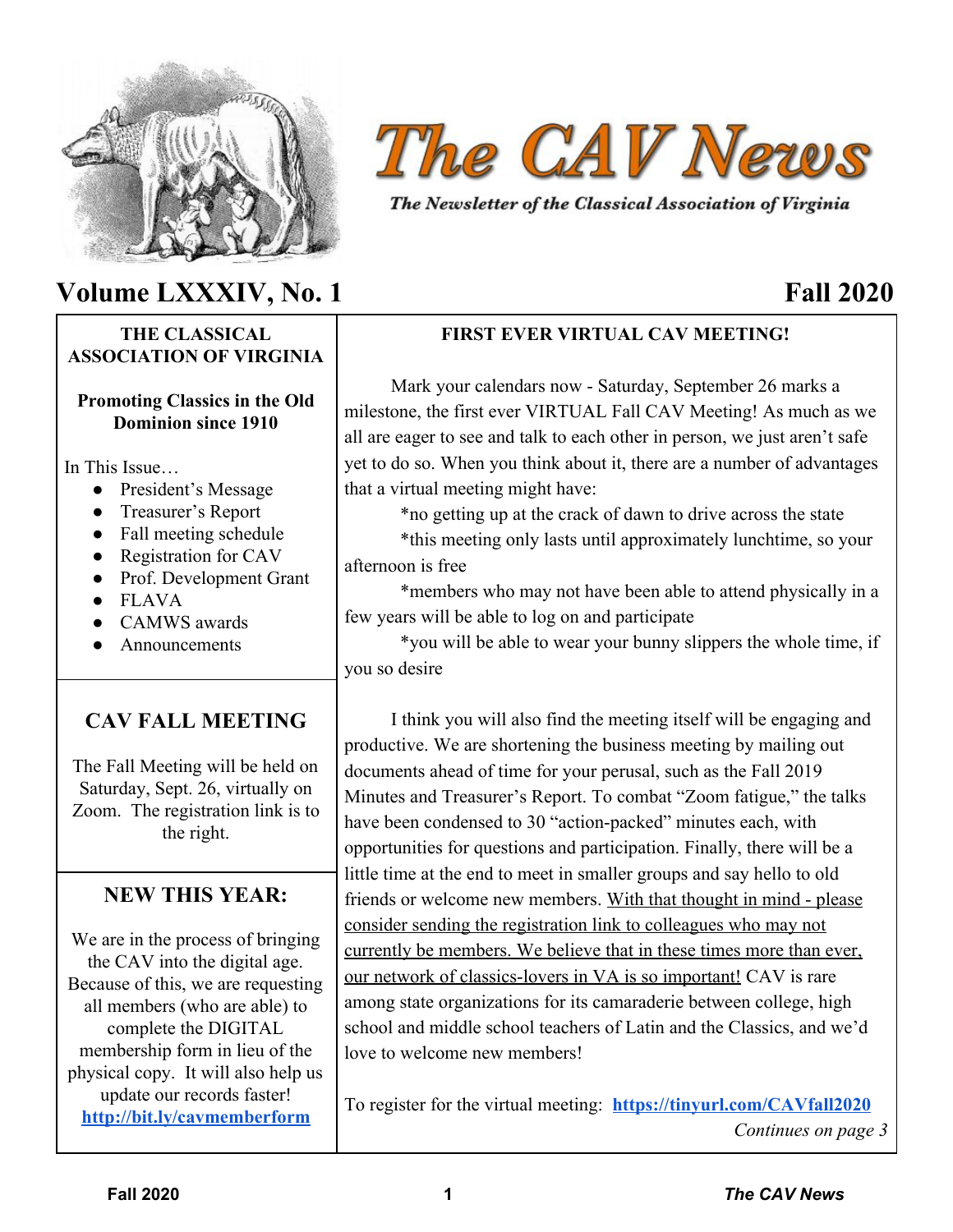#### **CAV EXECUTIVE COMMITTEE**

**President** Patty Lister (Thomas Jefferson HS for Science and Tech.) Alexandria, VA 703-973-7254 [phlister@fcps.edu](mailto:phlister@fcps.edu)

**Vice President** Amy R. Cohen (Randolph College) Classics, Theatre, and the Center for Ancient Drama 2500 Rivermont Avenue Lynchburg, VA 24503 434-947-8306 [acohen@randolphcollege.edu](mailto:acohen@randolphcollege.edu)

**Secretary** Angela Pitts (University of Mary Washington) [apitts2@umw.edu](mailto:apitts2@umw.edu)

> **Treasurer** Cliff Broeniman (Lee-Davis High School) [thesauroscav@gmail.com](mailto:thesauroscav@gmail.com)

**Newsletter Editor** Rachel Caudill (Riverside High School) 44820 Milestone Sq, Apt 201 Ashburn, VA 20147 [r.caudill2010@gmail.com](mailto:r.caudill2010@gmail.com)

**Website Editor** Stephanie Buckler (Stafford High School) [bucklersk@staffordschools.net](mailto:bucklersk@staffordschools.net)

**Historian** Sue Robertson 12211 Diamond Hill Drive Midlothian, VA 23113 804-794-9528 (home) 804-432-9027 (cell) [suerobertson753@gmail.com](mailto:suerobertson753@gmail.com)

**Immediate Past President** Liane Houghtalin (University of Mary Washington) Dept. of Classics, Phil., and Relg. Studies, James Farmer Hall 240 1301 College Ave. Fredericksburg, VA 22401 540-654-1345 [lhoughta@umw.edu](mailto:lhoughta@umw.edu)

#### **PRESIDENT'S MESSAGE**

Salvete, amici et amicae,

*"Tempora mutantur, nos et mutamur in illis."* One of the perks of a classical education - we can always think of a quote to fit the situation! When the Spring CAV meeting was cancelled in April, I don't think many of us predicted that 5 months later we would still be in the midst of the pandemic. So, as Cicero advised, we have to change with the times - and thus the CAV will be hosting its first ever Virtual Meeting via Zoom on September 26. Please see p. 4 for the program and p. 1 & 4 for the registration link.

As teachers, I think we tend to be optimistic by nature, and to see the bright side and silver linings. Whether that has been extended time with family members or pets, more time to read, developing a new hobby or rediscovering an old one, or even cleaning out that closet that has been on the "to-do" list, these strange times have allowed us a chance to slow down and re-evaluate what is important in our schedules, and what perhaps can be let go. I know that I have been struck by the importance of personal connections, and even if those connections are through a computer screen - seeing and talking to long-time friends and colleagues is valuable and rejuvenating. All who attended the ACL Institute or CAMWS meetings this summer were pleasantly surprised at how many people were able to attend virtually - in the case of the ACL Institute, more than had been present in person for more than 20 years! I'd love nothing better than to "see" many of you on the 26th. Perhaps some of you who have not been able to come to the Saturday CAV meetings in person will be able to log on with a cup of tea or coffee, enjoy the "short and scintillating" talks on the program, and reconnect with friends and colleagues or meet new ones. If you are new to CAV what better time to start those connections, than from the comfort of your living room!?

Believe it or not, the Classical Association of Virginia was already going strong at the time of the Flu Epidemic of 1918-1919. Through that, the depression, world wars and other difficult events, the members of the CAV have continued to gather and share a twice-a-year camaraderie. Let's hope that in the near future, *deo volente*, we will be able to reconnect in person. *Forsan et haec olim meminisse iuvabit!*

Ex animo, Patty [phlister@fcps.edu](mailto:phlister@fcps.edu)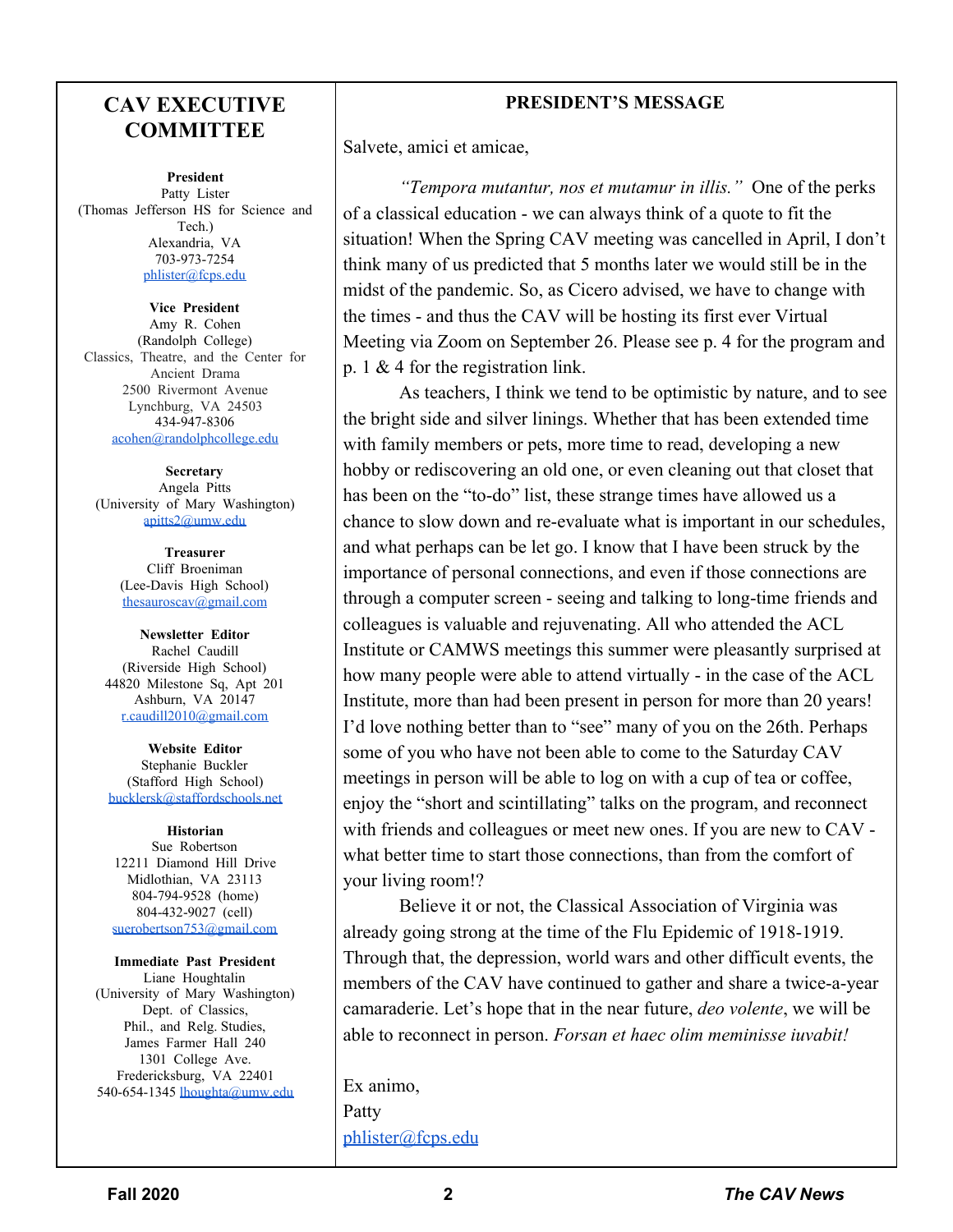#### **TREASURER'S REPORT**

(Period ending July 31, 2020)

| General Fund<br>(dues, luncheons, contributions)                 | \$2665.81    |
|------------------------------------------------------------------|--------------|
| Tournament Fund                                                  | \$1322.01    |
| A. Lloyd Fund                                                    | \$1324.48    |
| Professional Development Fund                                    | \$3195.50    |
| Reserve Fund                                                     | \$<br>987.38 |
|                                                                  |              |
| Total (cash flow)                                                | \$9495.18    |
| Treasury CD (12 months)<br>$(a) 0.10\%$ (10/22/20 maturity date) | \$3849.10    |
| A. Lloyd CD (12 months)<br>$(a, 0.10\%)$ (5/24/20 maturity date) | \$3651.89    |

#### **FINAL TOTAL \$16,996.17**

#### *Continued from page 1*

 *Sarah Herbert* may already be known to many of you, although she is a first-time speaker for the CAV. She has been a long-time resident of Charlottesville, where she received her doctorate in Classics at UVA in 2017. She is currently teaching as an Adjunct Professor at the University of Mary Washington, teaching Latin and a writing-intensive course on Ancient Epic. I crossed paths with Sarah for the first time last summer, in UVA's Latin Methods course. I was so impressed by her depth of knowledge, humor, and calm demeanor - I am eager to hear more about "Herodotus in the Time of COVID"!

 *Caitlin Campbell* will take us around the world in thirty minutes and discuss how to use Google Apps for virtual exploration of new places and cultures. You will observe how you and your students can take a 360 degree walk down almost any street, create collaborative maps, tour a museum on another continent, and even curate an online art gallery. Caitlin teaches middle and high school Latin and AVID 12 in Loudoun County, VA.

*Continues on page 6*

#### **CAV EXECUTIVE COMMITTEE**

**Director, Latin Tournament** Kevin S. Jefferson (St. Stephen's & St. Agnes School) 703-508-8636 [kevinsjefferson@gmail.com](mailto:kevinsjefferson@gmail.com)

**Director, Latin Essay Contest** John F. Miller (University of Virginia) Dept. of Classics, B018 Cocke Hall P.O. Box 400788 Charlottesville, VA 22904-4788 434-924-3008 [jfm4j@virginia.edu](mailto:jfm4j@virginia.edu)

**Director, Classical Essay Contest** Christina Salowey (Hollins College) [csalowey@hollins.edu](mailto:csalowey@hollins.edu)

**Director, Teacher Placement Service** Jon Mikalson (University of Virginia) Dept. of Classics, B002 Cocke Hall P.O. Box 400788 Charlottesville, VA 22904-4788 434-924-3008 [jdm9x@virginia.edu](mailto:jdm9x@virginia.edu)

**Membership Chairs** Nora Kelley (Washington-Liberty High School) [nora.kelley@apsva.us](mailto:nora.kelley@apsva.us)

> Dr. Bartolo Natoli (Randolph-Macon College) PO Box 5005 Ashland, VA 23005 [bartolonatoli@rmc.edu](mailto:bartolonatoli@rmc.edu)

**Vice President for CAMWS** Dr. Erika Zimmermann Damer (University of Richmond) 109 Ryland Hall Richmond, VA 23173 [edamer@richmond.edu](mailto:edamer@richmond.edu)

**Members-at-Large** Dr. Bartolo Natoli (Randolph-Macon College) [bartolonatoli@rmc.edu](mailto:bartolonatoli@rmc.edu)

Chloé Scales (William Byrd High School) [cscales@rcs.k12.va.us](mailto:cscales@rcs.k12.va.us) (202) 285-6946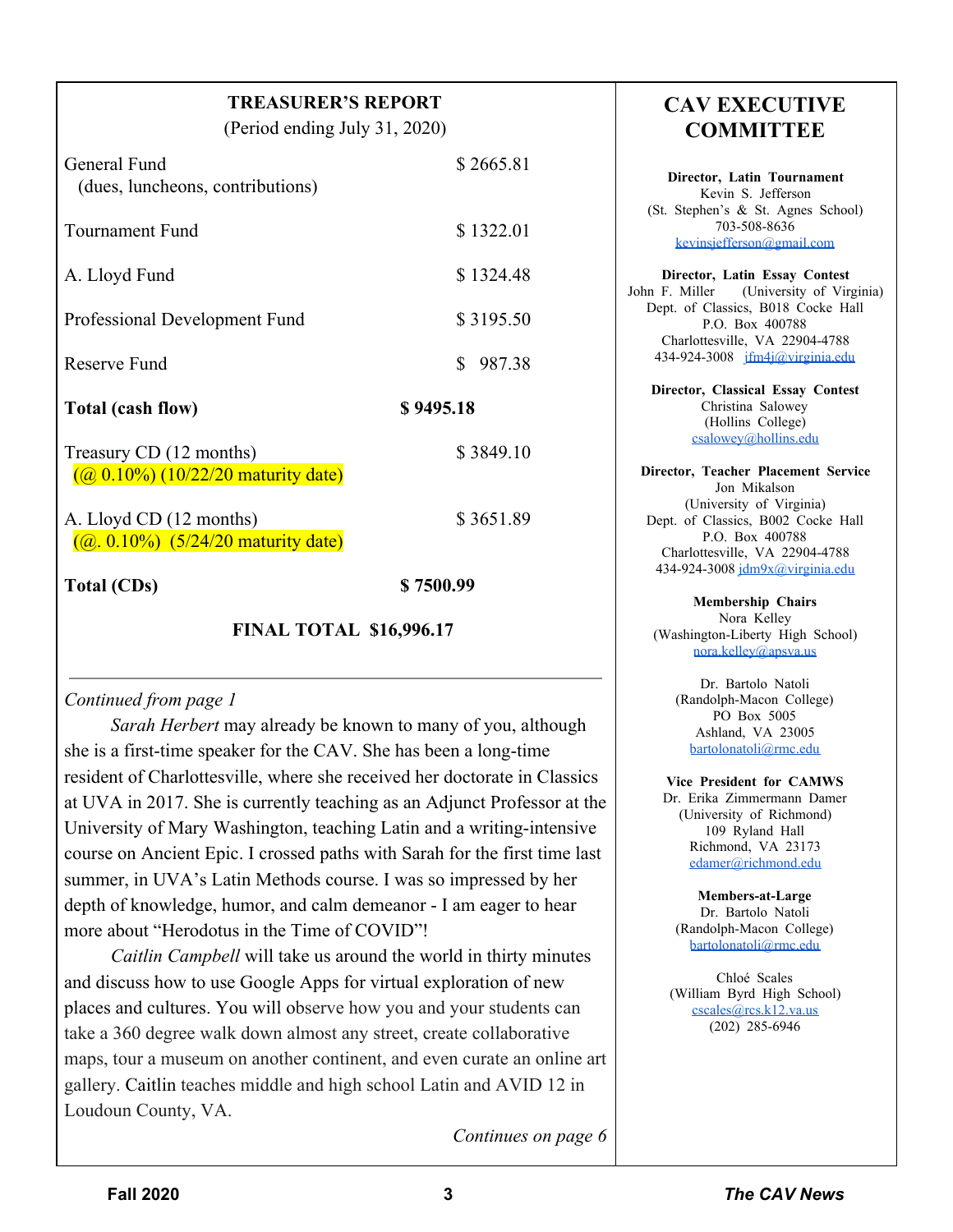

#### **THE CLASSICAL ASSOCIATION OF VIRGINIA FALL MEETING**

**Saturday, September 26, 2020 Zoom Virtual Meeting Registration Link: <https://tinyurl.com/CAVfall2020>**

| 10:00 AM | Welcome and Introductions of CAV Officers and Chairs -- Patty Lister                                                                                                          |                                                                          |  |
|----------|-------------------------------------------------------------------------------------------------------------------------------------------------------------------------------|--------------------------------------------------------------------------|--|
|          | In the interest of finishing by lunchtime, in lieu of the normal "business meeting," the<br>following documents will be emailed to registrants a few days before the meeting: |                                                                          |  |
|          |                                                                                                                                                                               |                                                                          |  |
|          | Treasurer's Report (Cliff Broeniman)                                                                                                                                          |                                                                          |  |
|          | <b>Executive Committee Report (Patty Lister)</b><br>Tournament, Contest, and Awards Report (Amy R. Cohen)                                                                     |                                                                          |  |
|          |                                                                                                                                                                               |                                                                          |  |
|          | Recognitions and General Announcements                                                                                                                                        |                                                                          |  |
|          | 10:30 AM                                                                                                                                                                      | "Herodotus in the Time of COVID"                                         |  |
|          |                                                                                                                                                                               | Sarah Herbert, Adjunct Classics Professor, University of Mary Washington |  |
| 11:00 AM | Quick Stretch/Scavenger Hunt!                                                                                                                                                 |                                                                          |  |
| 11:15 AM | "Around the World in 30 Minutes: Deeper Learning Via Google Apps"                                                                                                             |                                                                          |  |
|          | Caitlin Campbell, Latin Teacher, Loudoun Co. Public Schools                                                                                                                   |                                                                          |  |
| 11:45 AM | "How to Amaze Your Friends and Avoid Your Enemies: Invisibility, Ritual, and                                                                                                  |                                                                          |  |
|          | Narrative (From Homer to the Greek Magical Papyri)."                                                                                                                          |                                                                          |  |
|          | Rick Phillips, Assistant Professor of Classical Studies, Virginia Tech                                                                                                        |                                                                          |  |
| 12:15 PM | Breakout Room Socials - stick around for 2 short breakout sessions, where you can                                                                                             |                                                                          |  |
|          | chat in smaller groups, say hello to friends, meet and welcome new folks, etc.                                                                                                |                                                                          |  |



**STAR INSTITUTIONS**

The Classical Association of Virginia hereby recognizes the following schools as "Star Institutions," with faculty active in the fostering of classical studies in the Old Dominion.

**Ambleside Fellowship** (Waterford) **University of Mary Washington** (Fredericksburg)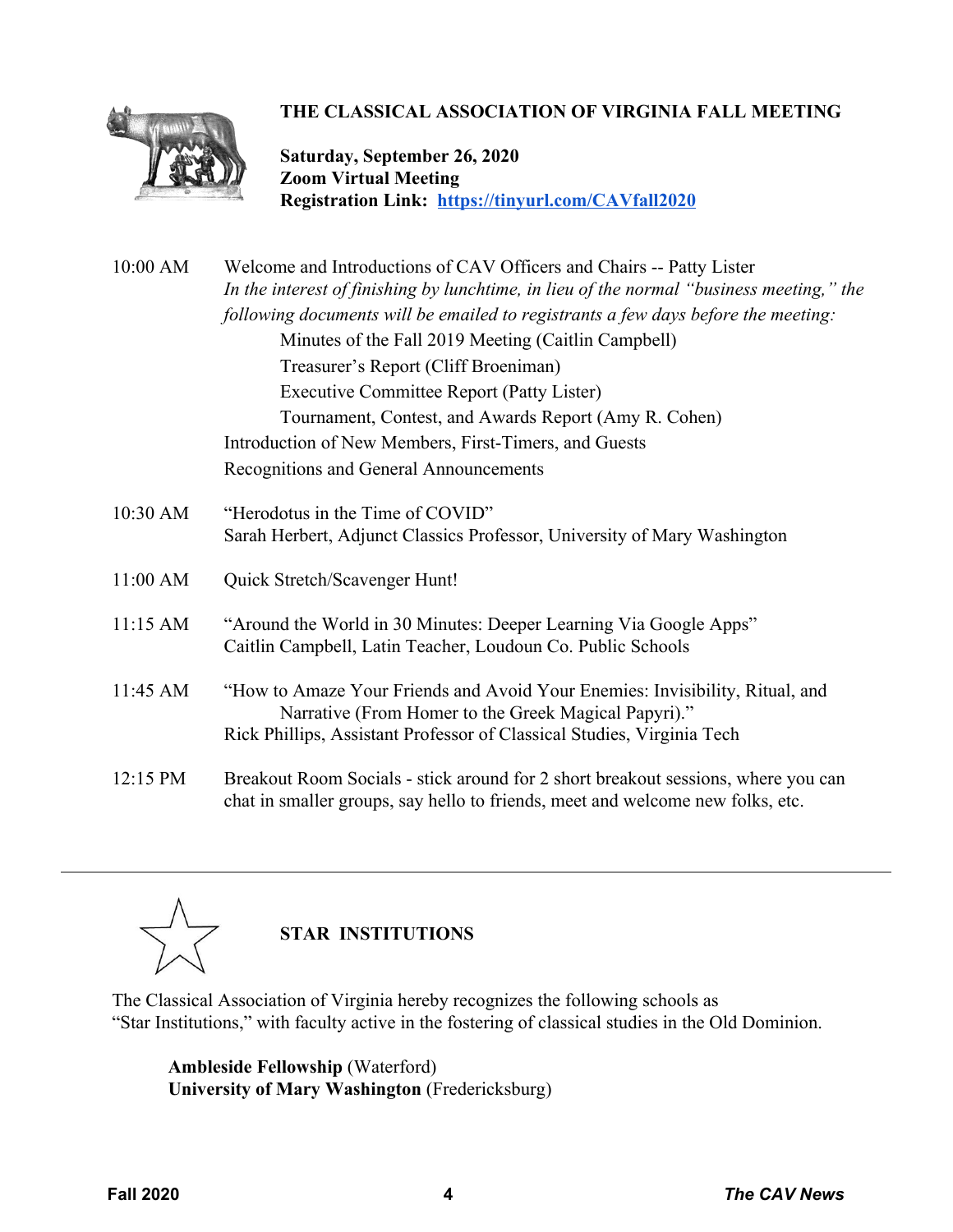#### **2020 CAV FALL MEETING REGISTRATION & 2020-21 DUES REMINDER: please only complete this form if you are not able to complete the digital form linked on page 1 of the newsletter. Gratias!**

| Name: $\frac{1}{\sqrt{1-\frac{1}{2}}\sqrt{1-\frac{1}{2}}\left(\frac{1}{2}-\frac{1}{2}\right)}$                                                                                                                                                                                                                                                                                                                                                                                                                                            |                              |  |
|-------------------------------------------------------------------------------------------------------------------------------------------------------------------------------------------------------------------------------------------------------------------------------------------------------------------------------------------------------------------------------------------------------------------------------------------------------------------------------------------------------------------------------------------|------------------------------|--|
| Please complete the following information, if changed or if you are a new member.                                                                                                                                                                                                                                                                                                                                                                                                                                                         |                              |  |
| School Affiliation: Note that the contract of the contract of the contract of the contract of the contract of the contract of the contract of the contract of the contract of the contract of the contract of the contract of                                                                                                                                                                                                                                                                                                             |                              |  |
| School Address: Note and the set of the set of the set of the set of the set of the set of the set of the set of the set of the set of the set of the set of the set of the set of the set of the set of the set of the set of                                                                                                                                                                                                                                                                                                            |                              |  |
|                                                                                                                                                                                                                                                                                                                                                                                                                                                                                                                                           |                              |  |
| School Phone: Cell/Home Phone: Cell/Home Phone:                                                                                                                                                                                                                                                                                                                                                                                                                                                                                           |                              |  |
| All members who give an e-mail address will receive a copy of <i>The CAV News</i> by e-mail.<br>Would you also like a print copy sent to school or home address? E-mail only School Home<br>N.B., back issues can be viewed at any time at www.cavclassics.org                                                                                                                                                                                                                                                                            |                              |  |
| E-Mail Address:                                                                                                                                                                                                                                                                                                                                                                                                                                                                                                                           |                              |  |
| I will attend the VIRTUAL Fall Meeting                                                                                                                                                                                                                                                                                                                                                                                                                                                                                                    | N <sub>O</sub><br><b>YES</b> |  |
| *Please send the ZOOM INVITATION for the virtual meeting to THIS                                                                                                                                                                                                                                                                                                                                                                                                                                                                          |                              |  |
| <b>EMAIL</b> address<br><u> 1989 - Johann Harry Harry Harry Harry Harry Harry Harry Harry Harry Harry Harry Harry Harry Harry Harry Harry</u>                                                                                                                                                                                                                                                                                                                                                                                             | (print clearly)              |  |
| **Because of financial constraints following the COVID-19 economic shut-down, CAV is<br>extending FREE 2020-21 membership to all current and past members. Since CAV is also trying to<br>expand its membership, this is a great time for all Virginia classicists to join CAV and enjoy the<br>benefits of its programs. The annual financial costs for CAV will not noticeably differ, so CAV<br>gladly appreciates any <b>voluntary</b> membership dues and donations to the various funds. Maximas<br>gratias for your consideration. |                              |  |
| Current $\&$ new members $\&$ full-time students                                                                                                                                                                                                                                                                                                                                                                                                                                                                                          | FREE                         |  |
| ** Annual Dues for 2020-2021 (\$15.00):                                                                                                                                                                                                                                                                                                                                                                                                                                                                                                   |                              |  |
| Lifetime Membership (\$300.00)                                                                                                                                                                                                                                                                                                                                                                                                                                                                                                            |                              |  |
| Contribution to the General Fund:                                                                                                                                                                                                                                                                                                                                                                                                                                                                                                         |                              |  |
| Contribution to the Tournament Fund:                                                                                                                                                                                                                                                                                                                                                                                                                                                                                                      |                              |  |
| Contribution to the Angela Lloyd Fund:                                                                                                                                                                                                                                                                                                                                                                                                                                                                                                    |                              |  |
| Contribution to the Professional Development Fund:                                                                                                                                                                                                                                                                                                                                                                                                                                                                                        |                              |  |
| <b>TOTAL ENCLOSED:</b>                                                                                                                                                                                                                                                                                                                                                                                                                                                                                                                    |                              |  |

**DEADLINE: Thursday, September 24th**

*Please make check payable to Classical Association of Virginia* MAIL REGISTRATION FORM AND CHECK TO: Cliff Broeniman, 2005 Cambridge Dr., Henrico, VA 23238 Questions? Email Cliff at [thesauroscav@gmail.com](mailto:thesauroscav@gmail.com)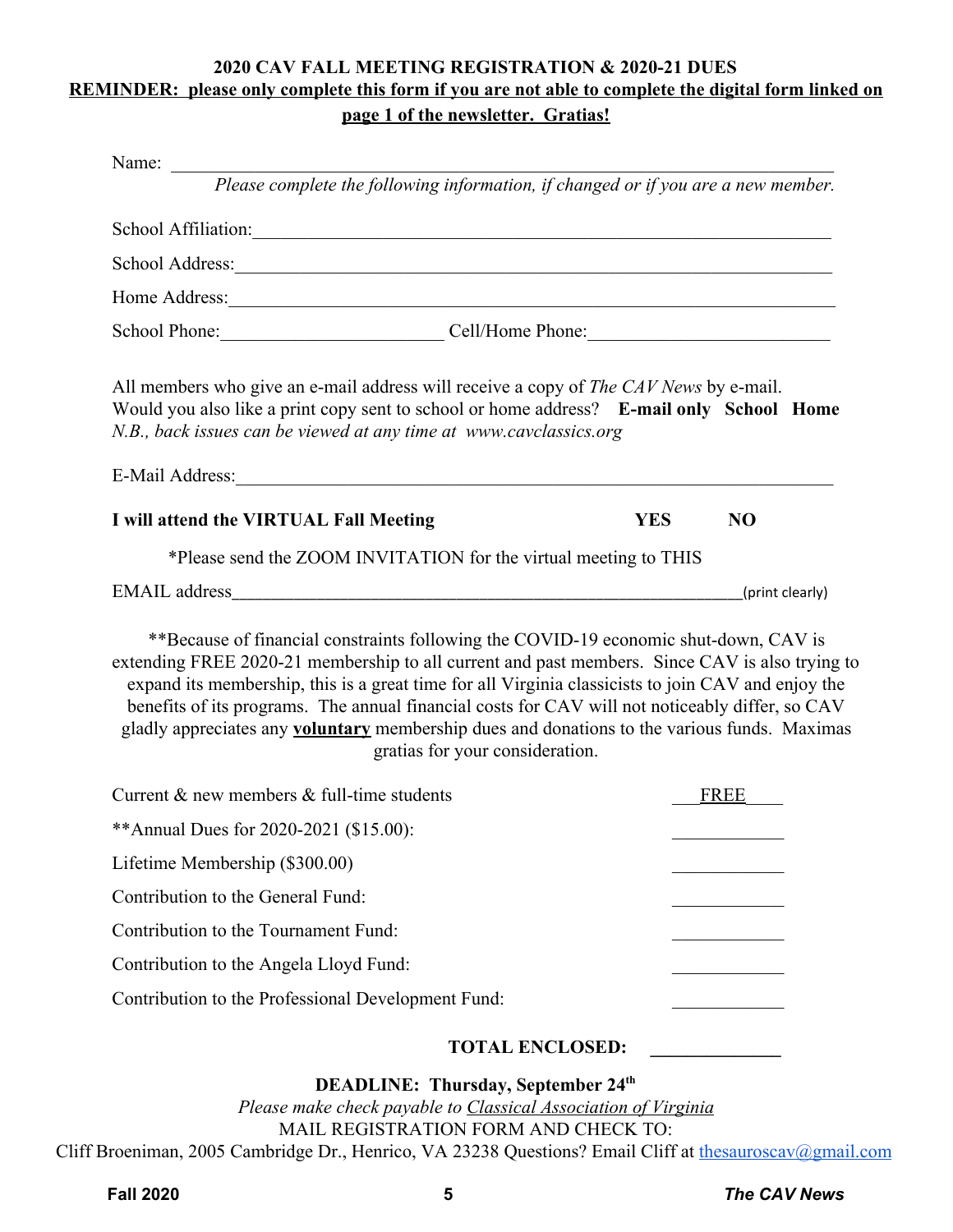#### *Continued from page 3*

She earned her B.A. in Classics and M.T. from the University of Virginia and is currently pursuing a M.Ed. in Designing Digital Learning in Schools at George Mason University. Caitlin's students use technology to develop 21st century competencies in the context of the Latin classroom. She is passionate about creating authentic learning experiences to help her students understand the Latin language, the people who spoke it, and contemporary connections.

 *Rick Phillips* has been a member and contributor to the CAV for many years. He earned his BA and PhD from Illinois University at Urbana-Champaign, and has been a fixture at Virginia Tech in various roles since 2003. He has received a number of grants and awards, including several from the National Endowment for the Humanities, where he studied "Mortality: Facing Death in Ancient Greece" in Greece, and "Roman Religion in its Cultural Context" at the American Academy in Rome. As an Assistant Professor at VT since 2015, Rick has published and spoken widely on his speciality topic: the motif of invisibility and transformation in antiquity. Intrigued? I know I can't wait for our 3rd talk to find out more.

#### **NUNTIANDA**

#### CAV Professional Development Grant

Want to learn more, be inspired, and become a better teacher of the classics - for free? CAV would love to help make this a reality through its Professional Development Grant. You can use the grant to cover expenses to attend a conference, take a class, or whatever else you can dream up to help you become a better teacher of the classics - even if those things are virtual. Go t[o](http://bit.ly/CAVGrant) **[bit.ly/CAVGrant](http://bit.ly/CAVGrant)** by August 31 to get more information and fill out the online application. Grant recipients will be announced in September.

#### CAV Teacher Placement Service

Do you know of a Latin teaching position in your area? Or are you currently searching for a Latin teaching position? The CAV Placement Service offers a free program to bring together teachers seeking Latin positions in Virginia and schools in Virginia which are seeking Latin teachers. Schools send us listings of their positions, and we send these listings by e-mail to the teachers who have registered with the CAV Placement Service. We provide continuous updates from March until September. If you know of a position available, have the school principal or personnel office get in touch with the service. If you wish a position, send in your name and e-mail address. We ask schools and teachers to contact Jon D. Mikalson by e-mail at: **[jdm9x@virginia.edu](mailto:jdm9x@virginia.edu).** There are no charges for these services!

#### CAV Membership Flyer

Want to help boost membership in the Classical Association of Virginia? We have put together a flyer that can be printed, emailed, or posted so your colleagues and friends can see what we're all about.

The link to the flyer: **<https://bit.ly/33Tuix6>**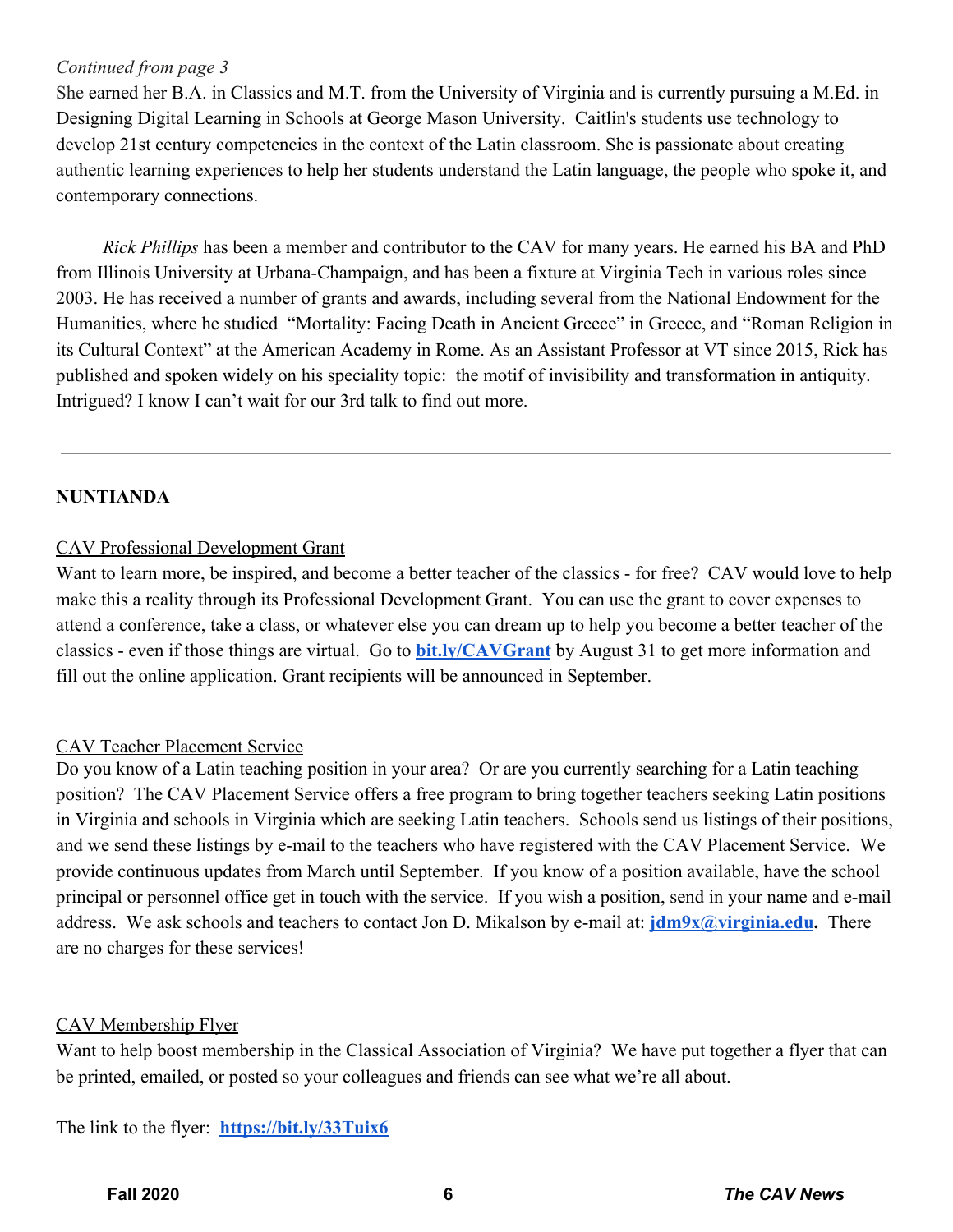#### FLAVA Fall Conference - Virtual!

FLAVA's Fall Conference, themed **Beyond Languages**, is going virtual and will be held Friday and Saturday October 9 and 10, 2020 completely online. Register by September 19, 2020. The cost of registration is **\$50**.

Registration may be found on the FLAVA website: **<https://bit.ly/3ahuVS6>**

#### CAMWS Recognitions

CAMWS recognizes **John F. Miller** of the University of Virginia who was honored with a Festschrift consisting of The Classical Journal 115.3-4. The presentation was originally planned to take place at CAMWS 2020 in Birmingham but occurred instead over Zoom. Check your copy of CJ 115.3-4 for more information.

CAWMS recognizes **Vassiliki ("Lily") Panoussi** of William & Mary as a recipient of a 2020 CAMWS ovatio. You can watch Orator David White present this award here: [youtu.be/mEwqv6VAFIQ](http://secure-web.cisco.com/1bKJ1OfijAmk3CGDNsfvsC6ndEYt2LqX0RHbQcSiU5JgJr-I9kKxeVGxzL_1Mo9xf8LOrOuFN6G5uw5uzCsAjgaBtPEApjpwYMRjAdDMQtip2ulgR0H6seIS6PSTLT7NoFtCQMpQX60YiMmYOwGI7tXLcqNumqXJvqMAHGQtF_etOm7lUYs8DWO3zhHXMWpwH57GrlSYZV80JjKZ6GStH4oJTfIRL8FYzrA5F1gR13sUqm_4YXSe_n8Le-m5xK1tX42iX8GqIS98G5SlUdIaQMOvi_EVd5n7mPHhOcXG52VGxyST6KyMxikVQ1KFKIDuJFrs96BQ2w3lQ1LccLvyKT-WlKXJua4xcgKS2nUCMlgg/http%3A%2F%2Fr20.rs6.net%2Ftn.jsp%3Ff%3D0010lGoUj3AiNvdpKw252iu44G7dTKPoPtJZXPF-pn7Rn0aM3B2y1QuUcYWanqeS36h9E8kGxkTxD1R2-kLDB4WOv_0OWWYqnrid4mGxldYKisCDTzqwsQhi7p3f_4WEopLWq9qur12931WGObdbfwB1A%3D%3D%26c%3DHZvkpYaF4309AzB5tjrkyvw9a8JhNXIYxdV4mwDoLdpUhHYmBWrl5A%3D%3D%26ch%3Dpd9pUJrLsuTfcQs7hnUxwJW0CZzgFLOsFrjLh6U4DN3KZAf8G9sT3A%3D%3D).

#### Randolph College Greek Play Update

# The Randolph College Greek Play is POSTPONED



# **HERACLES & DEIANEIRA**

Sophocles' Women of Trachis

October 1, 2, 3 4pm



## Details to follow in the spring.

#### Latin Methods Course - Summer 2021

If you need a Latin methodology course for grad school, continuing education credit, or just interest, UVA's biennial 2-week Latin methods course will be offered again next summer, format and dates TBD. There is a possibility that if it is not virtual, it may be held in Northern Virginia. Please spread the word to colleagues who may be looking for such a course!